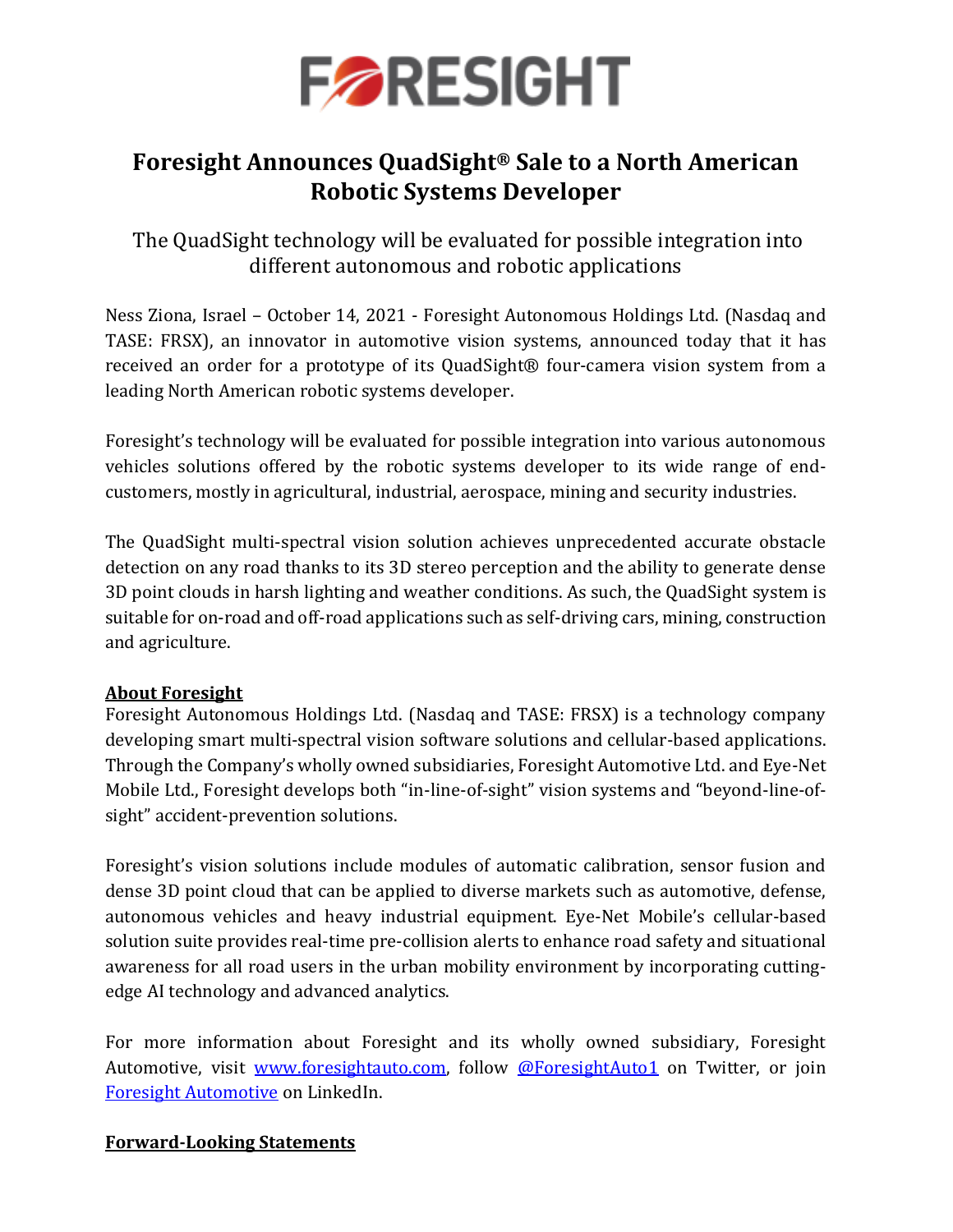

This press release contains forward-looking statements within the meaning of the "safe harbor" provisions of the Private Securities Litigation Reform Act of 1995 and other Federal securities laws. Words such as "expects," "anticipates," "intends," "plans," "believes," "seeks," "estimates" and similar expressions or variations of such words are intended to identify forward-looking statements. For example, Foresight is using forward-looking statements in this press release when it discusses the evaluation of Foresight's technology by the North American robotic systems developer. Because such statements deal with future events and are based on Foresight's current expectations, they are subject to various risks and uncertainties, and actual results, performance or achievements of Foresight could differ materially from those described in or implied by the statements in this press release.

The forward-looking statements contained or implied in this press release are subject to other risks and uncertainties, including those discussed under the heading "Risk Factors" in Foresight's annual report on Form 20-F filed with the Securities and Exchange Commission ("SEC") on March 30, 2021, and in any subsequent filings with the SEC. Except as otherwise required by law, Foresight undertakes no obligation to publicly release any revisions to these forward-looking statements to reflect events or circumstances after the date hereof or to reflect the occurrence of unanticipated events. References and links to websites have been provided as a convenience, and the information contained on such websites is not incorporated by reference into this press release. Foresight is not responsible for the contents of third party websites.

### **Investor Relations Contact:**

Miri Segal-Scharia CEO MS-IR LLC [msegal@ms-ir.com](mailto:msegal@ms-ir.com) 917-607-8654